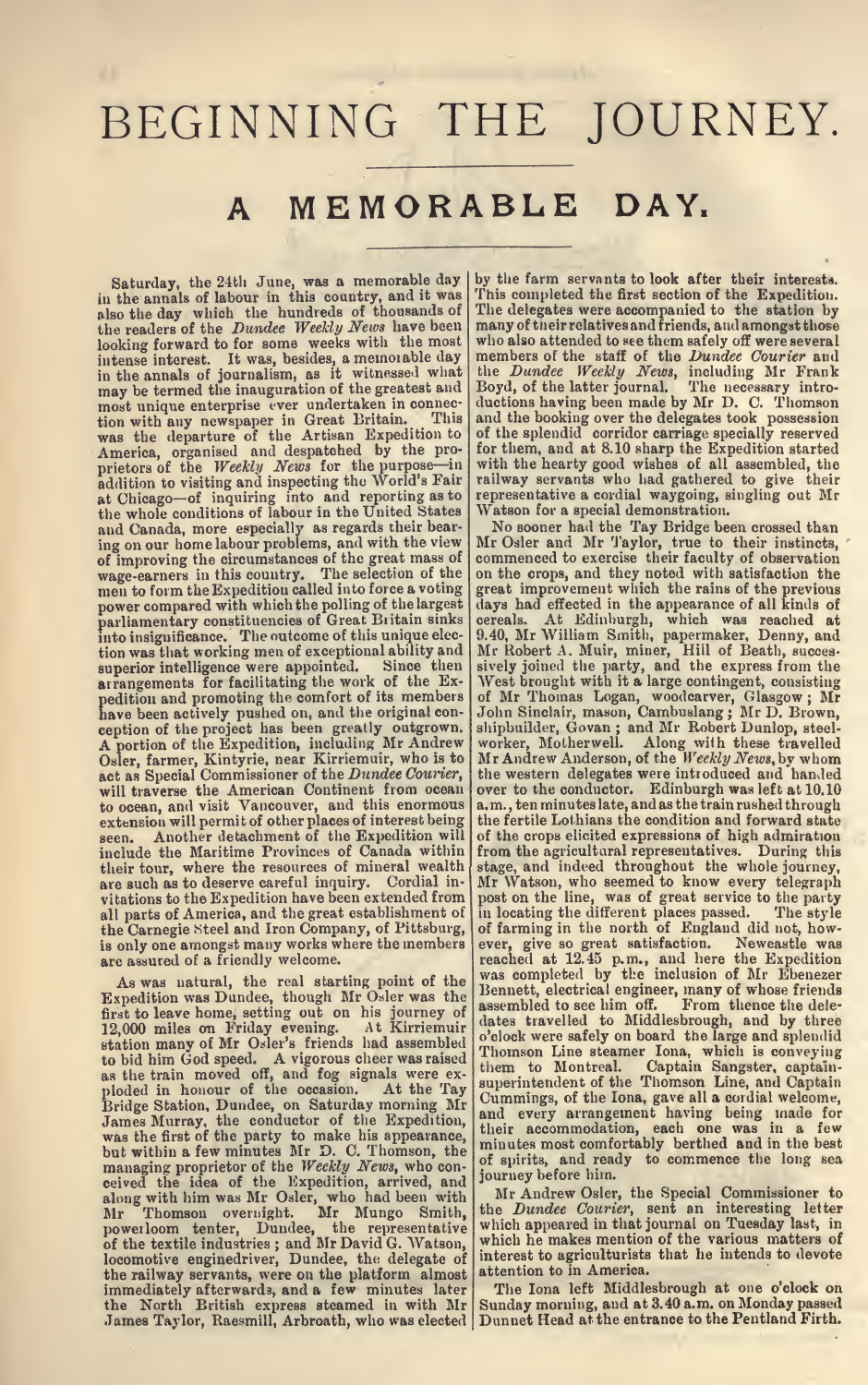# SPLENDID PROGRESS IN AMERICA.

## VISIT TO NIAGARA FALLS.

### WELCOMED

### ALL ALONG THE ROUTE.

From the Weekly News of the 15th July Mr Frederick Thomson, who remained in America to see the *Weekly News* Artisan seen Expedition fairly started, cabled to us as inspected follows from Toronto :—" When I wired the you on Tuesday last I expected the Iona pulp would reach here on Wednesday night, but, to M owing to fog in the river between Father Point and Montreal, the steamer was de- inter layed for over half a day, not getting up to eng<br>the wharf at Montreal till the afternoon of as w Thursday. Notwithstanding the loss of the the privilege of seeing the great turbine forenoon, the members have made good use of their time, and amongst other sights and industries they have visited at Montreal and here are the Canadian Pacific Railroad<br>engine workshops, farm implement, electric, and furniture works; also schools, news- by water taken from the River Niagara paper and other public offices, so have made above the Fall, and it is expected that in a good commencement. The Expedition few years Niagara will rank amongst the goes on from here to Niagara, where the members will rest for a day, then proceed straight to Chicago, so as to have plenty cleanness of the motive power. The mem-<br>time at the World's Fair. The members all bers are all well, but the weather in the<br>express their delight with the passage across meantime i the Atlantic, being favoured with fine weather the whole way. They are all in good health and spirits, and thoroughly enthusiastic about the great mission they getti are setting out to undertake. I intend route leaving Montreal for home on the 12th by the Iona, before which I expect to have completed all arangements. I am to travel completed all arangements. I am to travel  $\text{Mr}\atop \text{with the Exploration to Niagara, where we }\text{NewY}$ part, and I go on from there to New York Since for a few days before sailing from this side."

The conductor of the Expedition The cabled on Sunday as follows :—After com- the si pleting visits to various industries and establishments in Toronto, the Expedition travelled on to Niagara, which town was reached on Friday evening, and since then

facility for seeing the Falls from various. points of view from which they could be seen to advantage, but have been diligent in inspecting the various works carried on in<br>the neighbourhood. The paper and the neighbourhood. The paper and pulp mills were of special interest to Mr Smith, the papermaker from Denny, while the electric works contained much to interest not only Mr Bennett the electric engineer from Newcastle, but all the others as well, and the whole of the members had wheels which supply the motive power for all the factories and workshops in the town. They also inspected the Niagara Electric Railway, the power for which is got from the same source. The turbines are driven above the Fall, and it is expected that in a largest of the manufacturing cities of the Con tinent on account of the cheapness and<br>cleanness of the motive power. The memcleanness of the motive power. meantime is very changeable. We are going straight to Chicago, which every one is eager to reach, so as to have ample time to see the many sights there. We are getting <sup>a</sup> hearty welcome all along the route, and are receiving every facility and freedom for examining and inspecting the various industries.

reacned on Friday evening, and since then works, turbines, &c. Amongst other things,<br>the members have not only had every I have just arranged in New York for the Mr Frederick Thomson telegraphing from<br>New York on Tuesday night, 11th July, says:-Since I cabled you last Friday from Toronto, I travelled on to Niagara with the Expedition. The members were perfectly delighted with the sight of the great Fall. As intended, <sup>I</sup> New York, but the Conductor will no doubt cable you regarding the visits to the water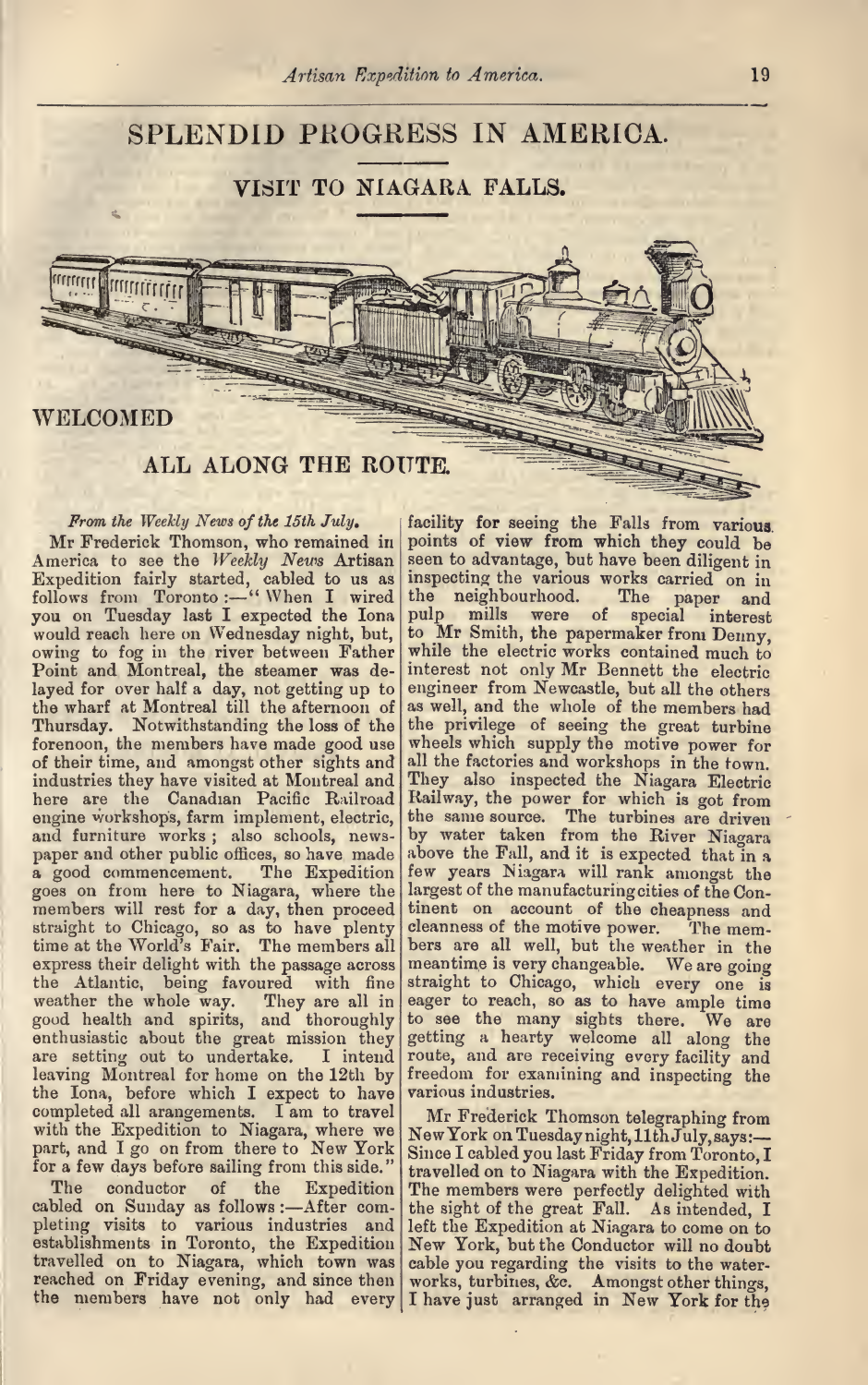artisans visiting the great shipbuilding yard kinds<br>of Messrs Cramp, Philadelphia, and the North great paperworks at Holyoke. I find it is cap impossible to complete matters in time to get back to Montreal to sail for home to-morrow, so <sup>I</sup> am to sail direct from NewYork on Satur day first by the steamer New York, and will ford" reaper, which is now well-known in reach Southampton in the end of next week. and their main place is now at Toronto. <sup>I</sup> am confident the members of the Expedi tion will give a good account of themselves, and if they get on as well for the rest of the  $\vert$  the F journey as they have done for the start they  $\begin{bmatrix} A^t \\ A^r \end{bmatrix}$ 

### INTERESTING LETTER.

### A SUCCESSFUL DUNDONIAN.

SIGHTSEEING IN THE STATES.<br>Under date Baltimore, 30th June, Mr Frederick<br>Thomson writes to Mr D. C. Thomson as follows: Under date Baltimore, 30th June, Mr Frederick snuff<br>Thomson writes to Mr D. C. Thomson as follows : Pitts<br>-"I arranged at Chicago, to see Illinois Steel I<br>Works at South Chicago, and I saw Messrs Wrig A. H. Andrews & Co., 215 Wabash Avenue, ington<br>who have a very large cabinet making manu- Depan<br>factory, and they also agreed right off to show in our<br>representatives whatever they desired. Then I<br>went out to Fraser & Chal the largest mining machinery manufactory in the world. Their place is in Fulton Street, Chicago. Mr Chalmers, a very pleasant man, the chief partner<br>in this gigantic firm, is originally from Dundee.<br>Mr Chalmers will be delighted to see our men and EXF<br>show them everything about his place. Mr Chalmers left Dundee fifty years ago and came out to Chicago. When he arrived Chicago could only boast of some 4000 inhabitants, and for the first three years he worked for a grocer who fed him but .<br>gave him no wages, and Mr Chalmers said if he had had the money he would have left the place, but  $\begin{array}{c|c} F_{\text{FOM}} & F_{\text{FOM}} \end{array}$ <br>Chicago, and so remained on. He has a very large  $\begin{array}{c|c} \Gamma\end{array}$ place, about three or four times the size of Gourlay Bros'. Foundry, Dundee, with all sorts of different Bros'. Foundry, Dundee, with all sorts of different letter of<br>machines for making mining machinery. One broug<br>driving wheel I saw measured 28 feet diameter and some 8 feet wide.

<sup>I</sup> have also got a letter of introduction for Mr Murray so that he may see Armour's elevators. Armours have the latest and most improved elevators at Chicago. When going through Armour's packing place, stockyards can also be elevators at Unicago. When going through<br>Armour's packing place, stockyards can also be<br>visited. Then cable car and electric car stations<br>can be seen. I called at the Chicago Business can be seen. I called at the Chicago Business<br>College, Randolph Street, where 300 or 400 boys<br>and girls are taught daily all the year round.<br>Shorthand, bookkeeping, banking, typewriting, and<br>other branches are carried out teacher of stenography and typewriting kindly<br>offered to show the Expedition men over their<br>place, explaining how it is conducted, and also take<br>them to any of the other educational institutions<br>in Chicago. I am giving Mr address.

There is so much to be seen in the Exhibition that beyond the things fixed on the men will find slipped from her moorings about midnight, and<br>their time fully occupied. In every department having cleared the dock—an operation which, in their time fully occupied. In every department havir<br>there is much to be seen and learnt. In the consi Agricultural Department, even although Mr Osler and Mr Taylor divide it between them, they will have hard work to get over things. There is new them, they weeks, the second of all sorts. In the machinery for sowing, digging, lifting weeds, chan<br>ploughs of all shapes, reapers of all sorts. In the Was<br>Canadian section alone there are some 130 different bar

kinds of grain, suitable to all parts of Canada and North-West. Ohio has a good exhibit in agricultural section. Massey, Harris, & Co., of Toronto, have a capital exhibit of farm implements at the Fair. I capital exhibit of farm implements at the Fair.<br>The arranging for Mr Osler and the others to see<br>their place at Toronto on way to Chicago. Massey,<br>Harris, & Co. are the people who sell the "Brant-<br>ford " reaper, which is n shire. They amalgamated with the Brantford firm, and their main place is now at Toronto. <sup>I</sup> have arranged for the party to stay at the Hotel Thomas, Chicago, about 100 to 200 feet from the entrance to the Fair.

will bring home much useful information. The magazine magazine rails hotel there. The At Niagara, if they stop over the night, <sup>I</sup> have arranged the Niagara Falls Hotel there. The papermaker can see the Indian see the Petter, and am giving papermaker a letter to him. Others can see Waterworks, &c. At Pittsburg I arranged with Westinghouse Electric Pittsburg <sup>I</sup> arranged with Westinghouse Electric Light Company to see over their works, and Mr Torrance is to arrange for seeing Westinghouse<br>Brake place. There will be no difficulty to get in.<br>He can also show them glass and tobacco and<br>snuff works, if they want to. If they stay at<br>Pittsburg, they will stay at the

ington. He will be pleased to see and show all his Department to them. He is taking quite an interest in our scheme.

### CROSSING THE ATLANTIC.

### A SUCCESSFUL AND EVENTFUL VOYAGE.

EXPERIENCES AT SEA-INTEREST-ING INCIDENTS.

FIELD ICE, BERGS, AND WRECKS.

### ARRIVAL AT MONTREAL.

From the Weekly News, Saturday, July 22, 1893.

The members of the Dundee Weekly News Artisan Expedition, as already announced in our columns, left for America on Saturday, June 24th. Middles brough, in the north of England, was the port of em barkation, and the vessel in which the voyage waa accomplished was the fine, large, new Thomson Line steamer lona, commanded by Captain Cummings. The ship having been loaded up,



CAPTAIN CUMMINGS.

slipped from her moorings about midnight, and having cleared the dock—an operation which, in<br>consideration of the great size of the steamer,<br>necessarily occupied some time—she proceeded<br>down the Tees. Her movement for some time was comparatively slow owing to the narrowness of the channel and the intricacies of the navigation, and it was about two o'clock on Sunday morning when the bar was crossed. At this time the delegates, all of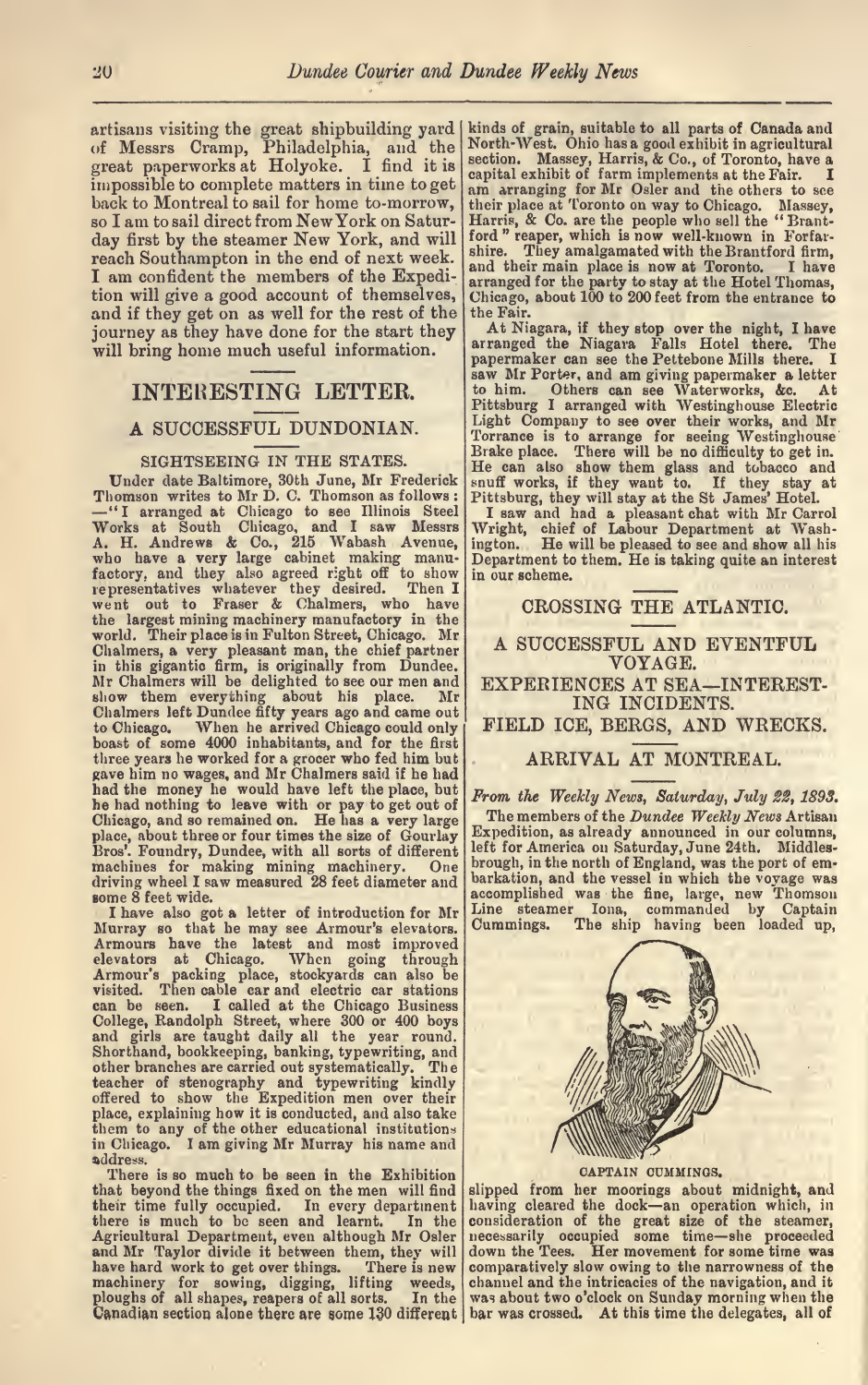whom were still on deck, witnessed <sup>a</sup> beautiful display, made all the more striking of the more striking on account of the darkness which then prevailed. At Hartlepool,  $\begin{bmatrix} \text{Early on Sunday afternoon we sighted some distance.} \\ \text{the dot of the network on the network.} \end{bmatrix}$ large blast furnaces, and every few minutes wear<br>waggons of red-hot "slag" were seen being the T<br>hurled along to the top of a high bank and The tipped over, the burning material then rushing vessed<br>down the declivity with great speed, leaving behind<br>it a huge fiery trail, and on reaching the lower<br>not ground breaking out into a great flame, which luct a few minutes brilliantly illuminated a large some surrounding area. The effect produced was to some you<br>extent similar to that which might be caused by a well-charged rocket being shot downwards. As the morning advanced the delegates retired to their berths, which were in the centre of the vessel, adjoining the large, roomy, and beautifullyfinished cabin, and of the most comfortable character, and thoroughly appointed in every way for the trip. "Rocked in the cradle of the deep," the delegates were quite refreshed by a few hours' good, sound sleep, and all of them were on deck at an early hour on Sunday morning to find the steamer off the coast of Northumberland, and making rapid progress to the northwards. A really n stiff head wind was blowing, accompanied by a to the heavy swell, but the vessel was behaving nobly, and muster v although the most of the passengers had thus early plea<br>acquired their sea legs, a few were constrained to with<br>pay devotion to old Father Neptune. The Long-pay stone Lighthouse, the scene of Grace Darling's but the sea and other elements were against her,<br>brave exploit, and the Farne Islands were the first and in a short time she had completely lost the adobjects of interest passed, and although we vere too far out to see the May Island, the Bell Rock was within the visible horizon, the we and in steaming for Kinnaird Head a fine though distant view of the Forfarshire and Kin-cardineshire hills and coastline was obtained. The delegates were not long in discovering and fully appreciating the great advantages which the run noon<br>out on a Thomson liner gave them over a trip in stear any of the ordinary passenger vessels, and everyone spontaneously acknowledged the foresight and consideration shown in their behalf by the pro

When off the Bell Rock about midday on Sunday the captain quickly brought all the delegates  $\begin{vmatrix} \text{mod} & \text{der} \\ \text{mod} & \text{der} \end{vmatrix}$  were congratulating themselves that by to the bridge deck by shouting "A whale!" And some miraculous intervention all their troub to the bridge deck by shouting "A whale!" And some sure enough about 100 yards off on the starboard were<br>bow a stream of water was seen projected into the lon to<br>air to the height of 8 or 10 feet. This was repeated howe<br>at short intervals, and between the "blows" the the path which the fish was pursuing was easily traced amuse<br>by the oily appearance of the surface of the sea. to be<br>On one occasion the whale in a sportive mood hailing<br>showed a large part of his body above the water. passage It was then seen that he was <sup>a</sup> huge fish, and the remark was made that with whales so near home there was no necessity for vessels going all the way from Dundee to the Antarctic Ocean in search of them, but Captain Cummings explained that this the measured that was known as a herring whale, custom an appeal was made for and of comparatively small commercial value. King, the chief officer, who appears a suggestion was made that if there was a Jonah authority on n him in an appropriate manner, but no one would with a gravity which well became him said that he own to any sort of connection with the historic in had made smoke analysis a special study, and that dividual of that name, and in a few minutes the the fish, possibly scared by the propeller of the steamer, and totally disappeared the went down into the water, and totally disappeared the from view. Some other whales and poises were also observed in the course of the passage. A number of white porpoises were also seen in the St Lawrence.

### Carrying the " Males."

tance ahead the Avlona, Captain Baxter, another steamer of the Thomson Line, and which had left the Tyne on Saturday evening also for Montreal. The lona being the larger and more powerful vessel of the two gained steadily on the Avlona, and when opposite Peterhead the two steamers were almost abreast of each other. Seeing that he could not keep up with the lona Captain Baxter ran up some flags, and these were found to read, "Can you take me in tow?' Captain Cummings<br>we found to be one of the most obliging we found to be one of the most obliging men on earth, but with such an im portant freight as he had on board he could not afford to lose the time which would be involved were he to comply with the request made to him, supposing, of course, that it was seriously meant.<br>After cudgelling his brains for some minutes he<br>hurriedly said—"I have it!" and certain flags were promptly run up by the officers of the lona. These<br>interpreted signified—"Sorry I cannot ; I am carry-<br>ing the mails." This, it may be explained, was a joke of the Captain's, as the mails which he meant were<br>really males—the *Dundee Weekly News* delegates to the World's Fair at Chicago. But it passed<br>muster with Captain Baxter, who at once hoisted "A<br>pleasant passage to you," which was acknowledged<br>with "Thanks" from the Iona. The Avlona made a plucky attempt to keep up with the larger vessel, but the sea and other elements were against her, vantage which she had gained in starting, and was following up as fast as her powers would permit in the wake of the lona.

### Chicago in Sight.

prietors of the Dundee Weekly News in so ordering were below hurried up to the bridge in a state of the arrangement.<br>
A Whale -No Jonah on the Steamer. which was their objective point, was thus early Considerable sensation was caused on the after noon of Monday, June 26, when the lona was steaming along to the north of the Hebrides by the captain reporting, as a piece of important informa tion, that Chicago was only some distance off on the starboard bow. Those of the delegates who Those of the delegates who some excitement expecting possibly that the city, which was their objective point, was thus early from the pangs incidental to what is known as  $mal \text{ } dem$  were rever congratulating themselves that by were near over, and that they would soon again be on terra firma. These fond expectations were, however, quickly doomed to disappointment, and the captain and the others had <sup>a</sup> good deal of amusement at their expense, as what was reported to be Chicago was only <sup>a</sup> steamer of that name hailing from Sunderland, and also on the outward passage. Everyone at once realised that she could not have the World's Fair stowed away in any part of her, and made up his mind that the passage would have to be continued. The disappointment over, the delegates ventured suggestions as to the probable destination of the Chicago. In this dis cussion an appeal was made for assistance to Mr King, the chief officer, who appeared to be <sup>a</sup> good authority on not a few subjects even apart from those connected with navigation. This gentleman with <sup>a</sup> gravity which well became him said that he had made smoke analysis <sup>a</sup> special study, and that the conclusion which he arrived at after a close and careful observation of the smoke emitted from the funnel of the Chicago was that, like the lona, she was bound for Montreal. Some were disinclined to accept this theory, and Captain Cummings, who formed his conclusions from other premises, de clared his belief that the vessel was on her way to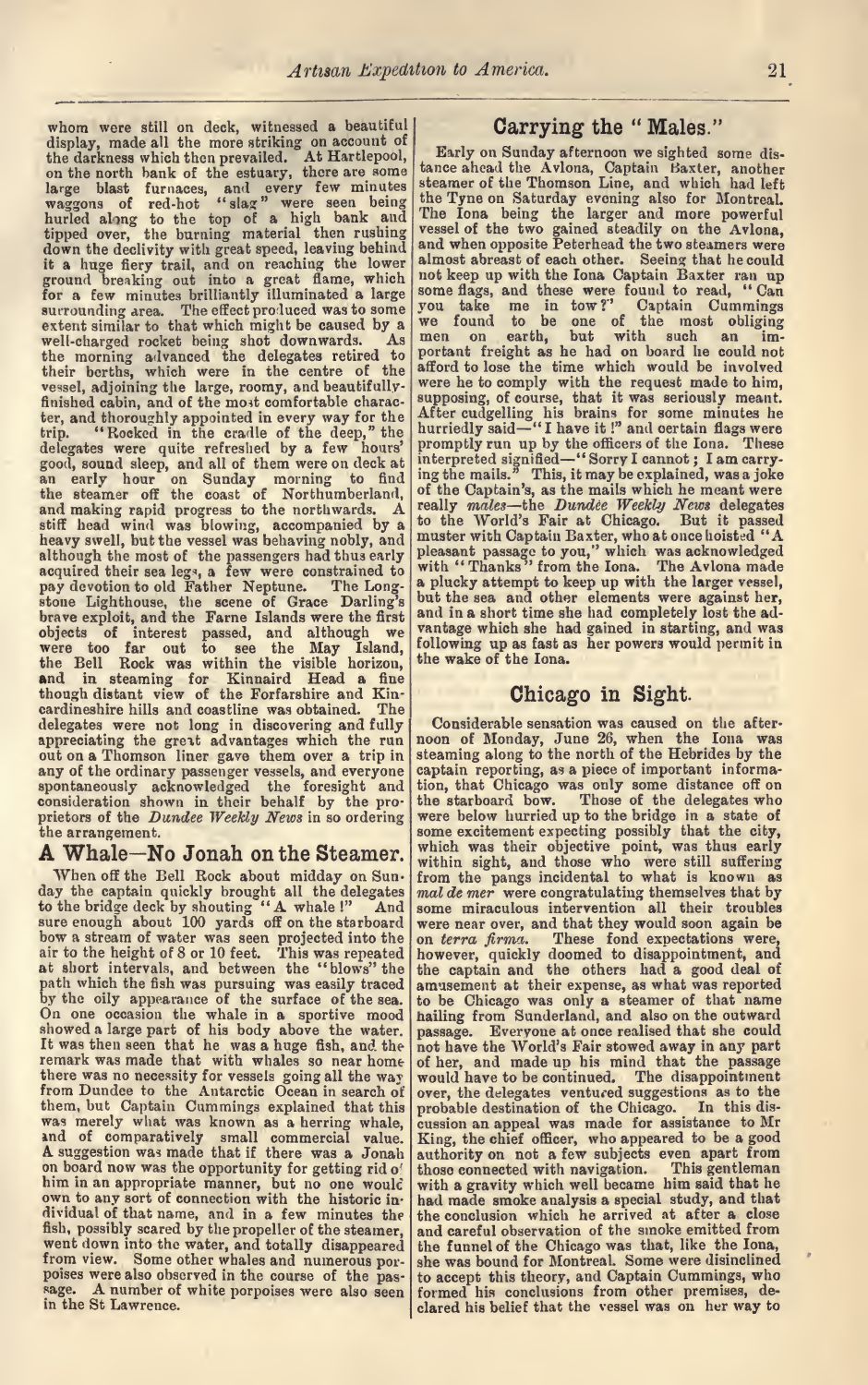some United States port. We passed some distance off, and as the lona gradually showed her heels to the Chicago, the discussion slackened as that vessel fell out of sight astern.

### A Large Addition to the Expedition.

When loading at Middlesbrough the officers exercised great vigilance in order to prevent any of the "wharf-rats" or "stiffs," as the sailors term one's<br>them, from getting on board, and obtaining a free he in trip to America, but although they put ashore of a<br>several who had, without permission, fixed up meal-<br>quarters on board, they were not altogether success-<br>on bo ful in this respect, this, no doubt, being due to the fact that the departure was made somewhat in a bustle and in the dark. On Sunday, June 25, a man, very much in the condition in which he was produced by nature, crawled out from amongst a quantity of bunker coal in anything but a fossilised state, and on the following day the Expedition was further augmented by the discovery of no fewer than four unaccredited members. One of those was found in a large barrel used for holding water for the cattle, and another in a ventilator fitted up for conveying fresh air to the cattle in the 'tween decks. The remaining two were stowed away in the fore-<br>The remaining two were stowed away in the forecastle—one underneath a fireman's bunk, and the please other in the fore peak. When they were brought before the officers four of the men stated that they wished to get away from the old country because times were bad there, and they wanted to make a new start in the "land of the free." The fifth said that he was bound for Chicago, and that he energ<br>would join the *Dundee Weekly News* Expedition if<br>the Conductor would accept him, but, if not, he<br>would beat his way there on the cars. This meant<br>that he intended to conce as well as the first stage of the trip. Suitable work on board ship was soon found for these adventurous, although poorly-provided-for, spirits.

### Atmospheric Effects,

The delegates were privileged to witness some very striking and remarkable atmospheric effects in the course of the trip. On the morning of Monday, June 26, shortly after the Iona had passed<br>through the Pentland Firth, a rainbow of great<br>beauty and of exceedingly brilliant colours was King, visible right ahead. The rainbow was reflected in the sea in such <sup>a</sup> way as to appear an almost per fect circle, and when the lona steamed in a manner right into the centre of it, it almost instantaneously disappeared. Some grand sunsets were also wit-<br>ressed. On the evening of Wednesday, June 28, when the weather was bright and warm, with the sea like a mill pond—although, by the way, there was a fresh north-easterly gale with no scarcity of although it would have been impossible to affect<br>" white horses" or "cat's paws" on the preceding himself in this way as he had a serious loss in a cale day-the sky in the north-west presented a scene of surpassing beauty. Just over where the sun had<br>disappeared in a blaze of burnished gold, the clouds were so arranged as to represent a large and beautifully-arranged garden laid out according to strict geometrical lines with circles, oblongs, squares, triangles, &c., of flowers, bordered by perfect shrub beries, while a short distance to the north was what appeared to be a large lake with finely-wooded<br>islands of various shapes and sizes. Such a scene islands of various shapes and sizes. will long live in the memory of those who wit nessed it.

### Passing the Time.

hours can hardly realise what is involved in a of the *Dundee Weekly News* at the end of the week,<br>passage of nine days in crossing the western and it was indeed much missed.

ocean. The first day, when land is probably still in sight and everything on board ship is novel, passes quickly enough, but it is when the steamer is ploughing her way across the broad Atlantic with nothing but

Water, water everywhere,<br>And not a drop to drink,<br>that time, as a rule, begins to hang heavily on<br>one's hands. If he is not overtaken by sea sickness, one's hands. If he isnot overtaken by sea sickness, he invariably develops an appetite similar to that of a rhinoceros, but, although the eating of meals forms a considerable part of the daily routine<br>on board a first-class liner, the passengers cannot be always at table, and, as he generally does not feel himself capable of digesting even the lightest novel, the time not given to sleep must be put in somehow or other. By the foresight of Mr D. O. Thomson, the Weekly News delegates were prosumption on the passage—literature both of an<br>entertaining and instructive character—which was read with much interest, but there were what might be termed periods of relaxation, and in these the officers on board the lona exerted themselves to the utmost of their powers. While Captain Cummings spared no pains in order to make the time pass pleasantly and agreeably, Mr Walker, the chief engineer, showed with pardonable pride the large and powerful engines of the steamer, and also the electric light fittings, which elicited unstinted admiration. Mr Dykes, the second officer, and Mr Ross, the third officer, were equally active and energetic each in his own particular line, while Mr



### MR KING, CHIEF OFFICER.

Those whose longest journey can be measured by felt in connection with the whole trip was the want<br>ours can hardly realise what is involved in a of the *Dundee Weekly News* at the end of the week. King, the chief officer, kept the passengers in the best of humour. His "yarns," as might be ex were spun at every hour of the day, and night too, believe that the storehouse of his experience and<br>memory, or, as his brother officers termed it, his<br>" manufactory" was practically inexhaustible.<br>Several of his stories were perfect "hair-raisers" himself in this way as he had a serious loss in a gale of wind and his conundrums were equally enter taining. As an indication of the latter, and as a proof that he was well up in Scripture history, at<br>least in so far as it was connected with his own<br>profession, the following may be cited :--"When<br>was salt pork first introduced into the navy?" No one ventured <sup>a</sup> reply, and when all had confessed themselves baffled, Mr King, smiling as "he winked the other eye," said the answer was " when Captain<br>Noah took Ham into the Ark." Another was -- "What did the whale say to Jonah?" the answer being "Come in out of the wet." It was in this way that the voyage was relieved of any monotony which it might otherwise have had. The only drawback felt in connection with the whole trip was the want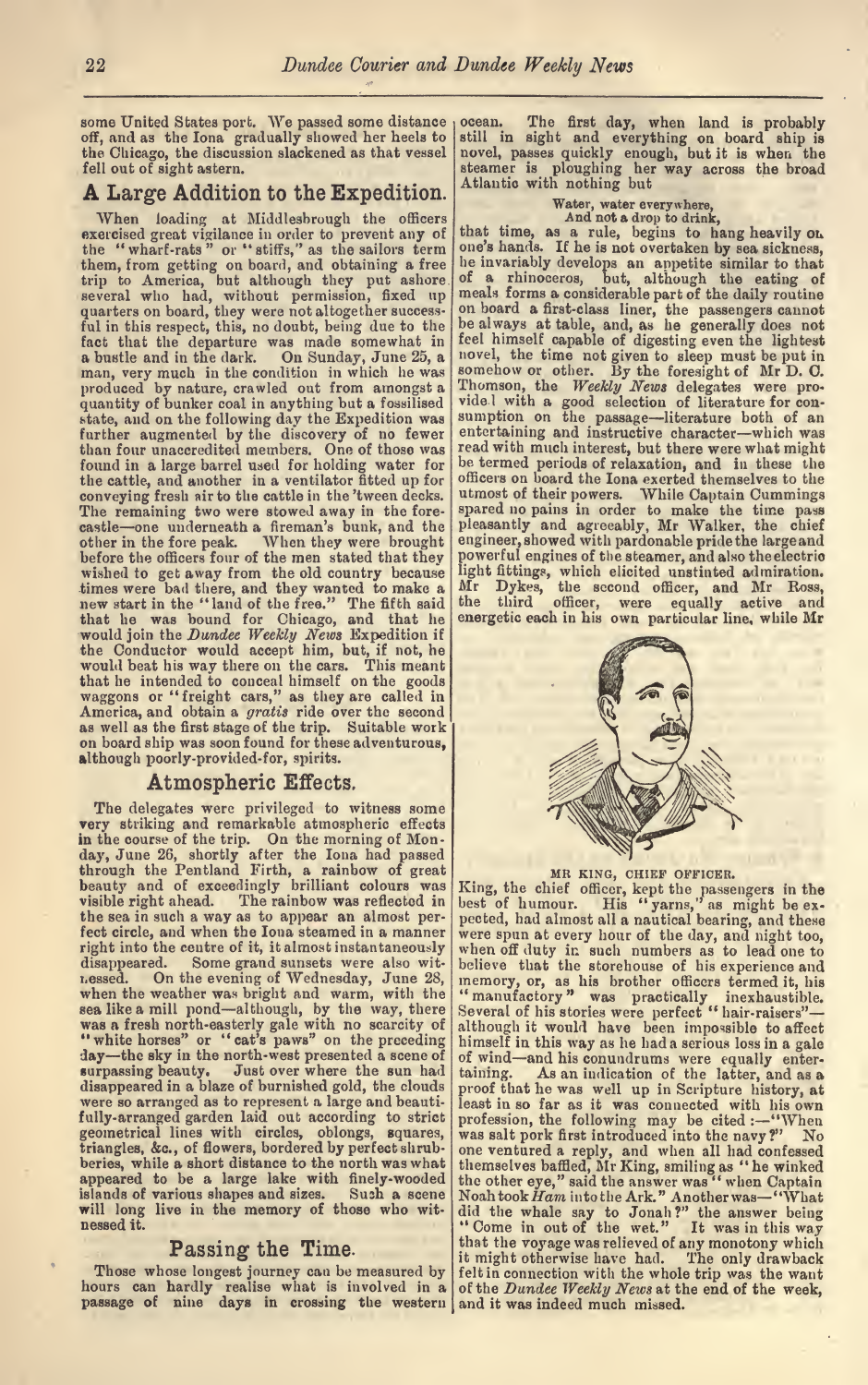### A Sea of Ice.

About one o'clock on the morning of Sunday, beau<br>July 2, the officer on duty reported the appearance them of an iceberg, and the delegates having, in ac-<br>cordance with a previous arrangement, been duly taine advised of the circumstances, rushed on deck with<br>an eagerness and agility which some of them pos-<br>sibly would not have displayed in the matter of<br>back church attendance, in order to witness what was to them <sup>a</sup> novel spectacle. The berg was of large size, and in shape was somewhat similar to the roof of a house. The Iona was then about 100 miles to the The Iona was then about 100 miles to the



ICEBERG, 100 FEET (SKETCHED BY MR LOGAN).

eastward of the Strait of Belle Isle, and as the Strait was approached, the bergs became more numerous, until from 30 to 50 could be counted at the same time from the deck. These were of various shapes and sizes, some towering up like church spires to the height of about 100 feet, a few bore <sup>a</sup> striking resemblance to the Bass Rock, others had the appearance of rough jagged cliffs rising abruptly from the water's edge, while several pre-<br>sented large surfaces almost flat. A number might also be compared to volcanic mountains. All were, of course, given a respectable berth. Early in the forenoon the entrance to the Strait was made, and then the first field ice was seen. This was in pieces ive<br>here and there, which were easily avoided, but as curr the vessel steamed into the Strait some thick bands were found, and eventually the ice became so densely packed that the engines had to be slowed densely packed that the engines had to be slowed gives<br>down for the sake of safety, and the steamer crept gree along at the rate of from only three to four miles The<br>an hour. The blocks of ice were of greatly varying dimensions, and in many instances assumed<br>most fantastic forms, whales, elephants, lions, Sc.<br>swans, ducks, &c., being often represented, while Bell



ICEBERG (SKETCHED BY MR LOGAN).

mushroom?, in particular, were very numerous. Some of the pieces presented <sup>a</sup> remarkably jeautiful appearance, through the sun striking them, and giving them a bright green hue, with other<br>tints. An idea of the density of the ice may be ob-An idea of the density of the ice may be obtained from the fact that, when about a quarter through the Strait, we sighted the steamer Niths-<br>dale, also bound for Montreal, steaming slowly<br>back, having been unable to make a passage.<br>Captain Cummings, however, carefully and skil-'ully navigated his vessel through the apparently mpenetrable ice field, and at one o'clock in tha ifternoon, alter four hours' slow steaming, he had the satisfaction of entering more open water, al-<br>though ice floes were still quite numerous enough, and bergs, some of which were stranded on the Labrador and Newfoundland coasts, were frequently met with. Altogether the ice field was about 150 miles<br>in width. One of the Radical members of the Expedition remarked that, if mariners were like<br>British landlords, they would post a notice across<br>the Arctic current to the north of Belle Isle with the legend—" Icebergs beware ! Trespassers will<br>be prosecuted." It may be mentioned that at this<br>time we were in the latitude of London, and the readers of the *Dundee Weekly News* would, no doubt, be a little surprised if they were to find the Thames blocked with ice on the 2d of July. That it is not we have to thank the Gulf Stream, and we hare



ICEBERG (SKETCHED BY MR LOGAN)

also to be grateful that as yet, at least, no vindic tive Yankee has been able to divert its warm current from the shores of Great Biitain. Fora considerable time the thermometer stood at 38 de grees, or only <sup>6</sup> degrees above freezing point, and greatcoats and waterproofs were much in evidence.

### The Perils of the Ocean—A Striking Illustration.

Scarcely had we passed through the Strait of Belle Isle than the delegates had & striking illustra tion of the perils of the ocean. On approaching<br>Point Amour the steamer Sicilian passed the Iona homeward bound, and signalled to report the Lake<br>Nepigon ashore. A short time afterwards a boat was seen approaching the Iona from Labrador, carrying a piece of bed linen as a flag of distress, carrying a piece of bed linen as a flag of distress,<br>and on coming up it was found to contain the<br>captain of the Beaver Line steamer Lake Nepigon, another officer, and eight of the crew. The captain reported to Captain Cummings that he had left<br>Montreal some days previous for Liverpool, with<br>eighteen passengers, 331 cattle, 99 sheep, and a<br>general cargo, and that on Saturday shortly after<br>entering Belle Isle Strait he merged ice, which knocked in some of the plates of his vessel, and allowed the water to enter<br>No. 1 hold. Finding the steamer sinking, he<br>turned round and beached her in Forteau Bay, <sup>a</sup> short distance to the west of Point Amour, at